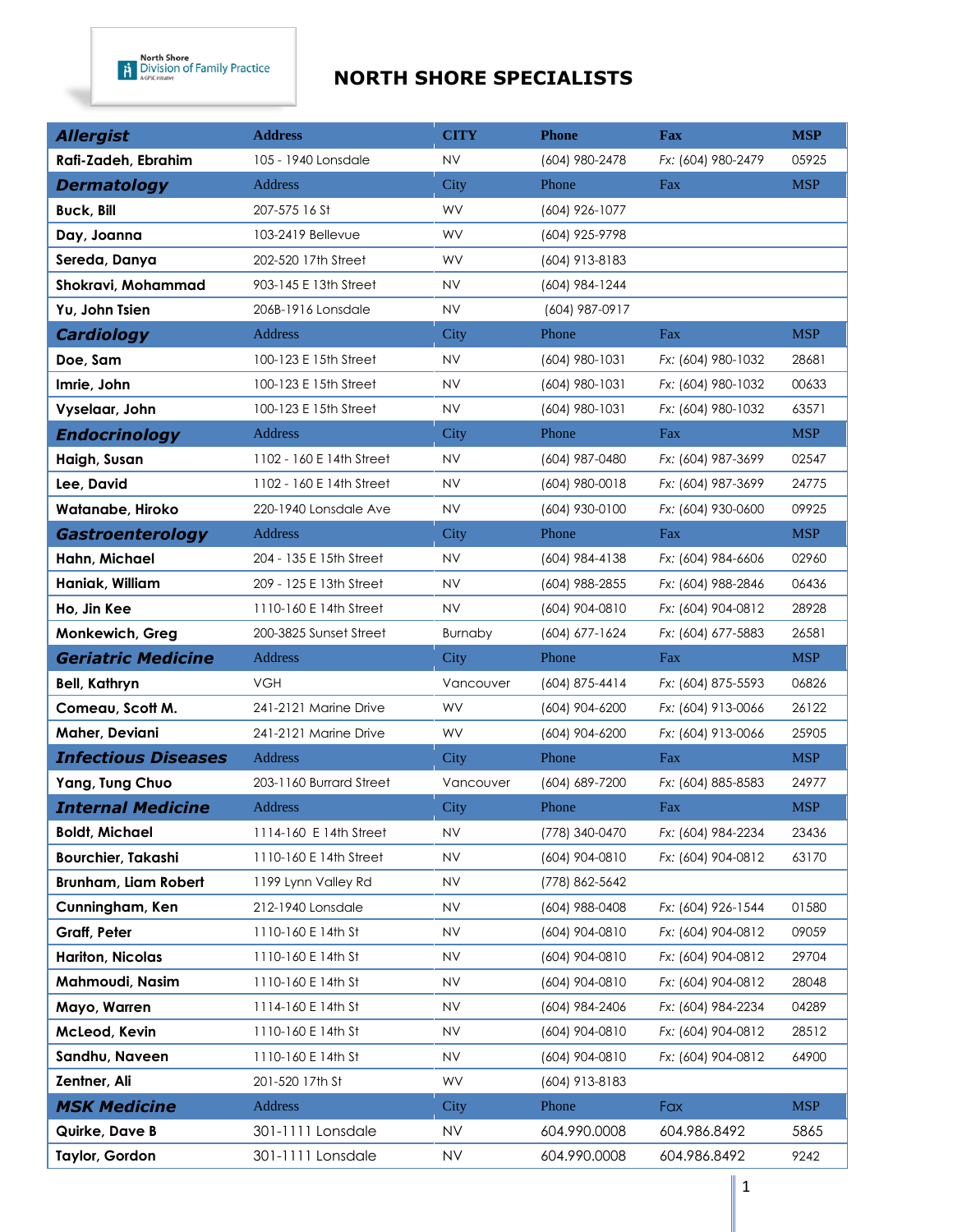| <b>Nephrology</b>       | <b>Address</b>       | City               | Phone                       | Fax                | <b>MSP</b> |
|-------------------------|----------------------|--------------------|-----------------------------|--------------------|------------|
| Taylor, Paul            | 602-1160 Burrard St  | Vancouver          | 604.681.7191                | 604.681.4482       | 7643       |
| <b>Neurology</b>        | Address              | City               | Phone                       | Fax                | <b>MSP</b> |
| Cameron, Donald         | 210-125 E 13th St    | <b>NV</b>          | (604) 986-7002              | Fx: (604) 986-7013 | 09758      |
| Cheung, Christina       | 204-145 E 13th St    | <b>NV</b>          | (604) 924-4002              | Fx: (604) 924-4006 | 65639      |
| Devonshire, Virginia    | 802-145 E 13th St    | <b>NV</b>          | (604) 986-9961              |                    |            |
| Dommann, Steven         | 204-145 E 13th St    | <b>NV</b>          | (604) 924-4009              | Fx: (604) 924-4006 | 64187      |
| Makin, Vance            | 201-520 17th St      | WV                 | (604) 913-8183<br>ext. 2278 |                    |            |
| <b>Purves, Sherrill</b> | 204-145 E 13th St    | <b>NV</b>          | (604) 924-4009              | Fx: (604) 924-4006 | 5796       |
| Stewart, John           | 204-145 E 13th St    | <b>NV</b>          | (604) 924-4009              | Fx: (604) 924-4006 | 27824      |
| <b>Oncology</b>         | <b>Address</b>       | City               | Phone                       | Fax                | <b>MSP</b> |
| <b>Bains, Puneet</b>    | 207-126 E 15th St    | NV                 | (604) 988-5956              | Fx: (604) 980-7529 | 64729      |
| Smiljanic, Sasha        | 207-126 E 15th St    | <b>NV</b>          | (604) 988-4899              | Fx: (604) 980-7529 | 29216      |
| <b>Physiatry</b>        | Address              | City               | Phone                       | Fax                | <b>MSP</b> |
| Le Nobel, John          | 601-145 E 13th St    | <b>NV</b>          | (604) 985-3018              | Fx: (604) 985-6899 | 03642      |
| <b>Respirology</b>      | <b>Address</b>       | City               | Phone                       | Fax                | <b>MSP</b> |
| Mainra, Rajesh          | 217-1433 Lonsdale    | NV                 | (604) 984-8480              | Fx: (604) 984-8481 | 25920      |
| Molavi, Massood         | 1-1881 Marine Drive  | <b>NV</b>          | (604) 984-9641              |                    |            |
| <b>Rheumatology</b>     | Address              | City               | Phone                       | Fax                | <b>MSP</b> |
| <b>Chaiton, Abraham</b> | 802-145 E 13th St    | NV                 | (604) 986-6695              | Fx: (604) 986-8667 | 23029      |
| Day, Heather            | 1884 Marine Drive    | WV                 | (604) 925-1884              |                    |            |
| <b>Dewar, Catharine</b> | 105-145 W 15th St    | <b>NV</b>          | (604) 984-7617              | Fx: (604) 984-7672 | 26477      |
| Ob-Gyn                  | Address              | City               | Phone                       | Fax                | <b>MSP</b> |
| Akhavein, Katayoon      | 502-1150 Marine Dr   | NV                 | $(604)$ 971-5153            | Fx: (604) 971-5123 | 29006      |
| Donnelly, Carolyn       | 103-1221 Lonsdale    | <b>NV</b>          | (604) 980-2800              | Fx: (604) 980-0808 | 29412      |
| Dy, Colleen Lesly       | 1777 Lonsdale        | <b>NV</b>          | $(604) 628 - 6162$          |                    |            |
| Goojha, Ciaran          | 203-145 E. 13th St   | <b>NV</b>          | (604) 982-0684              | Fx: (604) 982-0686 | 64801      |
| Hoyer, Emelie           | 103-1221 Lonsdale    | NV.                | (604) 980-2800              | Fx: (604) 980-0808 | 03251      |
| Kaye, Stephen           | 103-1221 Lonsdale    | NV                 | (604) 980-2850              | Fx: (604) 980-2843 | 09696      |
| Lipp, Michele           | 103-1221 Lonsdale    | NV                 | (604) 980-2800              | Fx: (604) 980-0808 | 25522      |
| Sadeghi, Susan          | 203-145 East 13th St | NV.                | (604) 980-4867              | Fx: (604) 982-0686 | 63093      |
| Schouls, Lynn           | 103-1221 Lonsdale    | NV                 | (604) 980-2800              | Fx: (604) 980-0808 | 06719      |
| Sharpe, Kimberely       | Lions Gate Hospital  | NV                 | (604) 988-3131              |                    |            |
| <b>Paediatrics</b>      | Address              | City               | Phone                       | Fax                | <b>MSP</b> |
| Barlow, Amanda J.       | 304-250 Keary St     | New<br>Westminster | (604) 521-5020              | Fx: (604) 221-8334 | 24151      |
| <b>Bucke, Rodney</b>    | 202-520 17th St      | WV                 | (604) 913-8186              | Fx: (604) 913-8804 | 00994      |
| Critchley, David        | 104-145 West 15th St | NV.                | (604) 924-3133              | Fx: (604) 980-8393 | 09319      |
| Ebbeson, Regan          | 303-145 E 13th St    | <b>NV</b>          | (6040 984-8880              |                    |            |
| Ladki, Alena            | 104-145 W 15th St    | NV.                | (604) 924-3133              | Fx: (604) 980-8393 | 25108      |
| <b>Riley, Mark</b>      | 303-145 E 13th St    | NV.                | (604) 984-8880              | Fx: (604) 984-8887 | 27248      |
| Robertson, Glenn        | 104-145 W 15th St    | <b>NV</b>          | (604) 924-3133              | Fx: (604) 980-8393 | 28026      |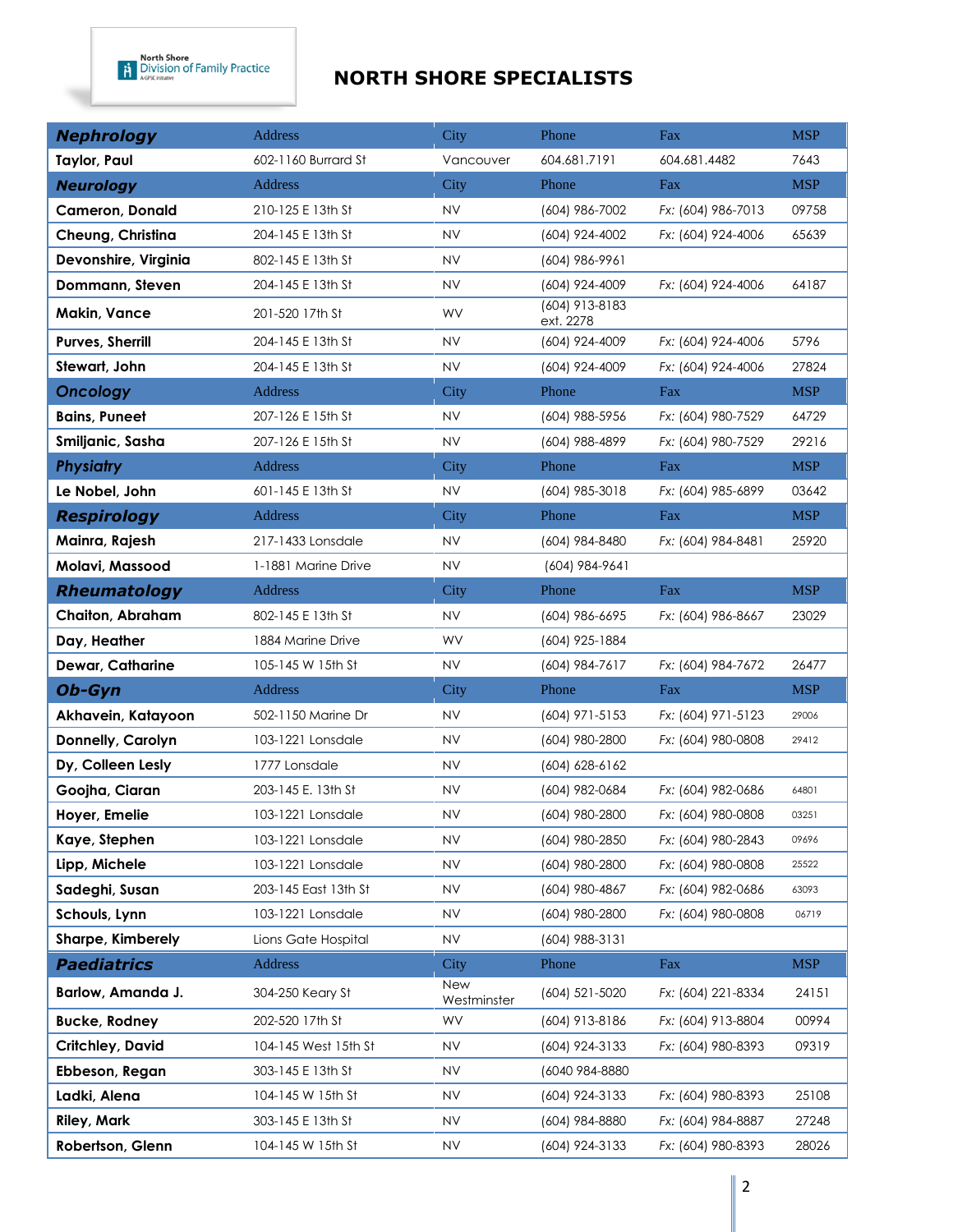| <b>Stock, Suzanne</b>           | 104-145 W 15th St                | <b>NV</b> | (604) 924-3133   | Fx: (604) 980-8393 | 26821      |
|---------------------------------|----------------------------------|-----------|------------------|--------------------|------------|
| <b>Psychiatry</b>               | Address                          | City      | Phone            | Fax                | <b>MSP</b> |
| Abdel-Barr, Samir               |                                  | WV        |                  |                    |            |
| Abdel-Fattah, Mohamed           | 1431 Chartwell Dr                | WV        | (778) 279-1114   | Fx: (778) 279-1115 | 26862      |
| Abdoulraman, Hamed              | 206-145 W 15th St                | <b>NV</b> | (604) 980-0811   |                    |            |
| Azim, Hassan                    | 620-100 Park Royal S             | WV        | (604) 925-2441   |                    |            |
| <b>Barnett, Thomas</b>          |                                  |           | (604) 984-2789   | Fx: (604) 913-0566 | 00516      |
| <b>Basson, Denise</b>           | 330-145 Chadwick Crt             | <b>NV</b> | (604) 985-3535   |                    |            |
| <b>Bawden, Carole Anne</b>      | 202-1865 Marine Dr               | WV        | (604) 926-6670   |                    |            |
| <b>Blunderfield, Mark</b>       | 208-2438 Marine Dr               | WV        | (604) 922-2505   |                    |            |
| <b>Booth, Christopher</b>       | 300-1200 Lonsdale                | NV        | (604) 660-5812   |                    |            |
| <b>Brasfield, Charles</b>       | 22-4957 Marine Dr                | WV        | (604) 921-7969   |                    |            |
| <b>Buchanan, Robert</b>         | 519-1489 Marine Dr               | WV        | (604) 922-3570   |                    |            |
| <b>Burgmann, Allan</b>          | <b>LGH</b>                       | <b>NV</b> | (604) 988-3131   |                    | 24189      |
| Chakraborty, Tapash             | <b>LGH</b>                       | <b>NV</b> | (604) 984-5783   |                    |            |
| Chesko, Jennifer                | 302-1497 Marine Dr               | <b>WV</b> | (604) 922-0313   |                    |            |
| Debbane, Elie                   | 530-999 West Broadway            | Vancouver | (604) 738-5386   | Fx: (604) 267-4934 | 23942      |
| Fabian, James                   | 302-1497 Marine Dr               | WV        | $(604)$ 921-1130 | Fx: (604) 922-4823 | 25965      |
| Freedman, Glen                  | 874-1641 Lonsdale                | <b>NV</b> | $(604)$ 453-1900 |                    |            |
| <b>Gharakhanian, Garen</b>      | 70 Colony Farm Road              | Coquitlam | (604) 524-7923   |                    | 24826      |
| Hunter, Christopher             | 718-333 Brooksbank               | <b>NV</b> | (604) 836-9549   |                    |            |
| Kang, Arvind                    | LGH                              | <b>NV</b> | (604) 988-3131   | Fx: (604) 984-3793 | 23893      |
| Kheirani, Kamran                | 607-1641 Lonsdale                | NV        | (778) 838-5383   |                    |            |
| Kiraly, Stephen                 | 241-2121 Marine Dr               | WV        | (604) 904-6200   | Fx: (604) 913-0066 | 24049      |
| Lim, Peter                      | $LGH - A2$                       | <b>NV</b> | (604) 988-3131   | Fx: (604) 984-3793 | 27468      |
| Pankratz, Werner                | 303-1497 Marine Dr               | WV.       | (604) 926-6211   |                    |            |
| Paragas, Pedro                  | 303-1497 Marine Dr               | WV        | (604) 926-6211   |                    |            |
| Patrick, Lance                  | UBC Hosp - 2211 Wesbrook<br>Mall | Vancouver | (604) 822-7549   | Fx: (604) 822-7887 | 06113      |
| Reddy, Dorothy                  | 213-1455 Bellevue Ave            | WV        | (604) 926-2250   |                    |            |
| Reynolds, Vernon                | LGH                              | <b>NV</b> | (604) 983-6020   |                    |            |
| Russell, John                   | 6655 Royal Ave, PO Box<br>90410  | WV        | (604) 231-8441   | Fx: (604) 524-7393 | 23766      |
| Ryder, Cecile                   | 201-1500 Marine Drive            | <b>NV</b> | (604) 904-0878   | Fx: (604) 904-0887 | 23121      |
| Severy, Phil                    | <b>Community Psych Service</b>   | NV.       | (604) 983-6020   | Fx: (604) 983-6022 | 06895      |
| Shane, Harold                   | B200-1460 Main St                | NV        | (778) 340-1397   |                    |            |
| Tang, Betty                     | 2nd Floor, 152 E 15th St         | <b>NV</b> | (604) 984-3795   | Fx: (604) 904-3590 | 27643      |
| Termanssen, Paul                | 1350 St. Andrews Ave             | NV.       | $(604)$ 924-3111 | Fx: (604) 924-3103 | 07792      |
| Warrian, William                | PO Box 91550                     | WV        | (604) 925-1590   |                    |            |
| <b>Weiss, Margaret</b>          | 1488 Gordon Ave                  | <b>WV</b> | (778) 279-6607   |                    |            |
| <b>Addiction Medicine</b>       |                                  |           |                  |                    |            |
| Ali, Naved                      | 178, 101-1001 W Broadway         | Vancouver | (604) 904-6180   | Fx: (604) 904-6185 | 09638      |
| Child/Adol<br><b>Psychiatry</b> | Address                          | City      | Phone            | Fax                | <b>MSP</b> |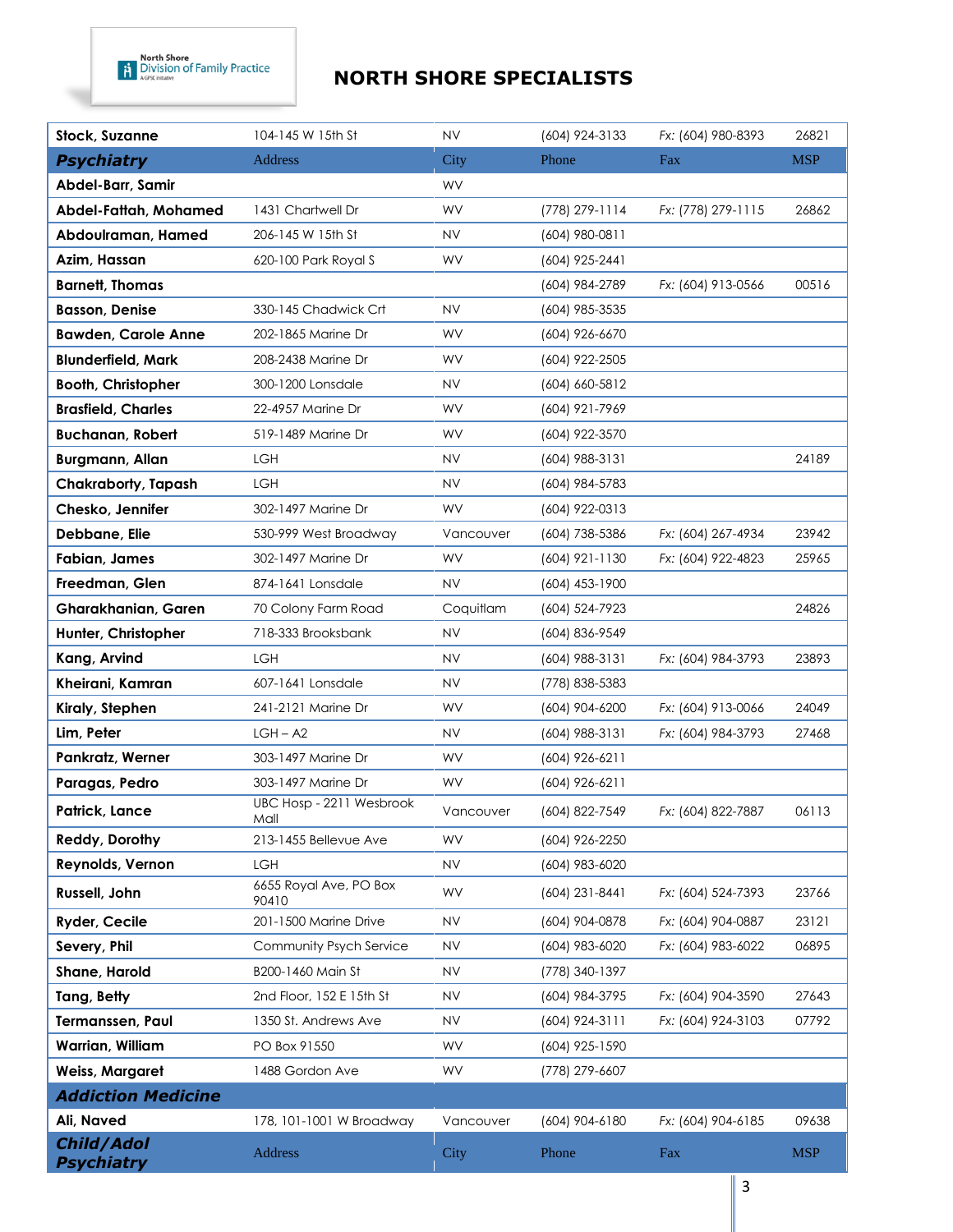| Holdsworth, Cindy            | 1350 St. Andrews Ave   | <b>NV</b> | (604) 983-6020   | Fx: (604) 983-6022 | 23617      |
|------------------------------|------------------------|-----------|------------------|--------------------|------------|
| Lim, Meng                    | 205-135 E 15th Street  | <b>NV</b> | (604) 988-8383   | Fx: (604) 988-2185 | 04124      |
| <b>Weiss, Jacqueline</b>     | 500-132 W Esplanade    | <b>NV</b> | (604) 983-6719   | Fx: (604) 922-7508 | 23131      |
| <b>Gen/Vasc Surgery</b>      | Address                | City      | Phone            | Fax                | <b>MSP</b> |
| Hunter, James                | 202-168 E 13th Street  | <b>NV</b> | (604) 986-4772   | Fx: (604) 986-4701 | 03221      |
| <b>General Surgery</b>       | Address                | City      | Phone            | Fax                | <b>MSP</b> |
| Casses, Fernando             | 2795 Chelsea Close     | WV        | (604) 913-1697   |                    |            |
| Chang, George                | 214-168 E 13th Street  | <b>NV</b> | (604) 924-0788   |                    | 26409      |
| Creedon, Kerry               | 208-125 E 13th Street  | <b>NV</b> | (604) 987-6940   | Fx: (604) 987-4239 | 00993      |
| Lewis, Richard               | 206-135 E 15th Street  | <b>NV</b> | (604) 980-5141   | Fx: (604) 904-4167 | 04515      |
| Queh, Peter                  | 208-125 E 13th Street  | <b>NV</b> | (604) 987-6940   | Fx: (604) 987-6024 | 24594      |
| Smith, Jenni                 | 214-168 E 13th Street  | <b>NV</b> | (604) 929-2990   | Fx: (604) 924-0705 | 29605      |
| <b>Neurosurgery</b>          | <b>Address</b>         | City      | Phone            | Fax                | <b>MSP</b> |
| <b>Gul, Shahid</b>           | 405-125 E 13th Street  | <b>NV</b> | (604) 904-2484   | Fx: (604) 904-2410 | 29240      |
| Hunt, Brian                  | 460 E 16th Street      | <b>NV</b> | (604) 988-2715   | Fx: (604) 990-3906 | 03213      |
| Janicki, Ryan                | 405-125 E 13th Street  | <b>NV</b> | $(604)$ 990-1111 | Fx: (604) 990-8277 | 65509      |
| Mutat, Abdurrazag            | 165 E 15th Street      | <b>NV</b> | (604) 990-4624   | Fx: (604) 990-4607 | 25651      |
| Padilla, Julio               | 405-125 E 13th Street  | <b>NV</b> | (604) 987-7085   | Fx: (604) 987-1534 | 03635      |
| Sahjpaul, Ramesh             | 405-125 E 13th Street  | <b>NV</b> | (604) 904-7467   | Fx: (604) 904-7462 | 26840      |
| <b>Ophthalmology</b>         | Address                | City      | Phone            | Fax                | <b>MSP</b> |
| Chen, Lydia                  | 102-1111 Lonsdale Ave  | <b>NV</b> | $(604)$ 988-1166 | Fx: (604) 988-0166 | 08306      |
| Chubb, Philip David          | 108-575 16 St          | WV        | (604) 926-5722   |                    |            |
| <b>Denton, Paul Douglas</b>  | 102-1111 Lonsdale Ave  | <b>NV</b> | (604) 988-1145   |                    |            |
| Diep, Tung Minh              | 103-1940 Lonsdale Ave  | <b>NV</b> | (604) 987-8233   |                    |            |
| Fine, David                  | 300-1343 Lonsdale Ave  | <b>NV</b> | (604) 985-0405   | Fx: (604) 985-1271 | 26449      |
| Forooghian, Farzin           | 300-1343 Lonsdale Ave. | <b>NV</b> | (604) 985-0405   |                    |            |
| Godinho, Derek               | 300-1343 Lonsdale Ave  | <b>NV</b> | (604) 985-0405   | Fx: (604) 985-1271 | 02670      |
| Goldberg, Aron               | 102-1111 Lonsdale Ave  | <b>NV</b> | (604) 988-1166   | Fx: (604) 988-0166 | 02410      |
| Isbister, Carolyn            | 108-575 16th St.       | WV        | (604) 926-5722   | Fx: (604) 926-5781 | 63073      |
| Maerov, Perry                | 102-1111 Lonsdale Ave  | <b>NV</b> | (604) 988-1166   | Fx: (604) 988-0166 | 05108      |
| <b>Mackenzie, Paul James</b> | 108-575 16th St        | WV        | (604) 926-5722   |                    |            |
| Mohaseb, Kam                 | 413-125 E 13th Street  | <b>NV</b> | (604) 988-2221   | Fx: (604) 988-2281 | 27807      |
| <b>Tischler, Aron</b>        | 102-1111 Lonsdale Ave  | <b>NV</b> | (604) 988-1166   | Fx: (604) 988-0166 | 06688      |
| <b>Orthopaedics</b>          | <b>Address</b>         | City      | Phone            | Fax                | <b>MSP</b> |
| Baggoo, Alan                 | 213-145 W 15th Street  | <b>NV</b> | (604) 980-0535   | Fx: (604) 980-0536 | 24521      |
| <b>Boyle, Marc Romeo</b>     | 327-1641 Lonsdale Ave  | NV        | (604) 988-4285   |                    |            |
| Jando, Victor                | 213-145 W 15th Street  | <b>NV</b> | (604) 984-0044   | Fx: (604) 980-5770 | 27414      |
| Panagiotopoulos, K.          | 213-145 W 15th Street  | <b>NV</b> | (604) 983-0699   | Fx: (604) 980-5750 | 27624      |
| Preto, Antonio               | 412-125 E 13th Street  | <b>NV</b> | (604) 988-2032   | Fx: (604) 986-0653 | 05721      |
| Sabiston, C. Paul            | 602-145 E 13th Street  | <b>NV</b> | (604) 980-0883   | Fx: (604) 980-4759 | 06521      |
| Sidky, Adam Omar             | 214-145 W 15th Street  | NV.       | (604) 980-8600   | Fx: (604) 980-8688 | 29963      |
| Thompson, J. Paul            | 602-145 E 13th Street  | <b>NV</b> | (604) 980-0883   | Fx: (604) 980-4759 | 09091      |